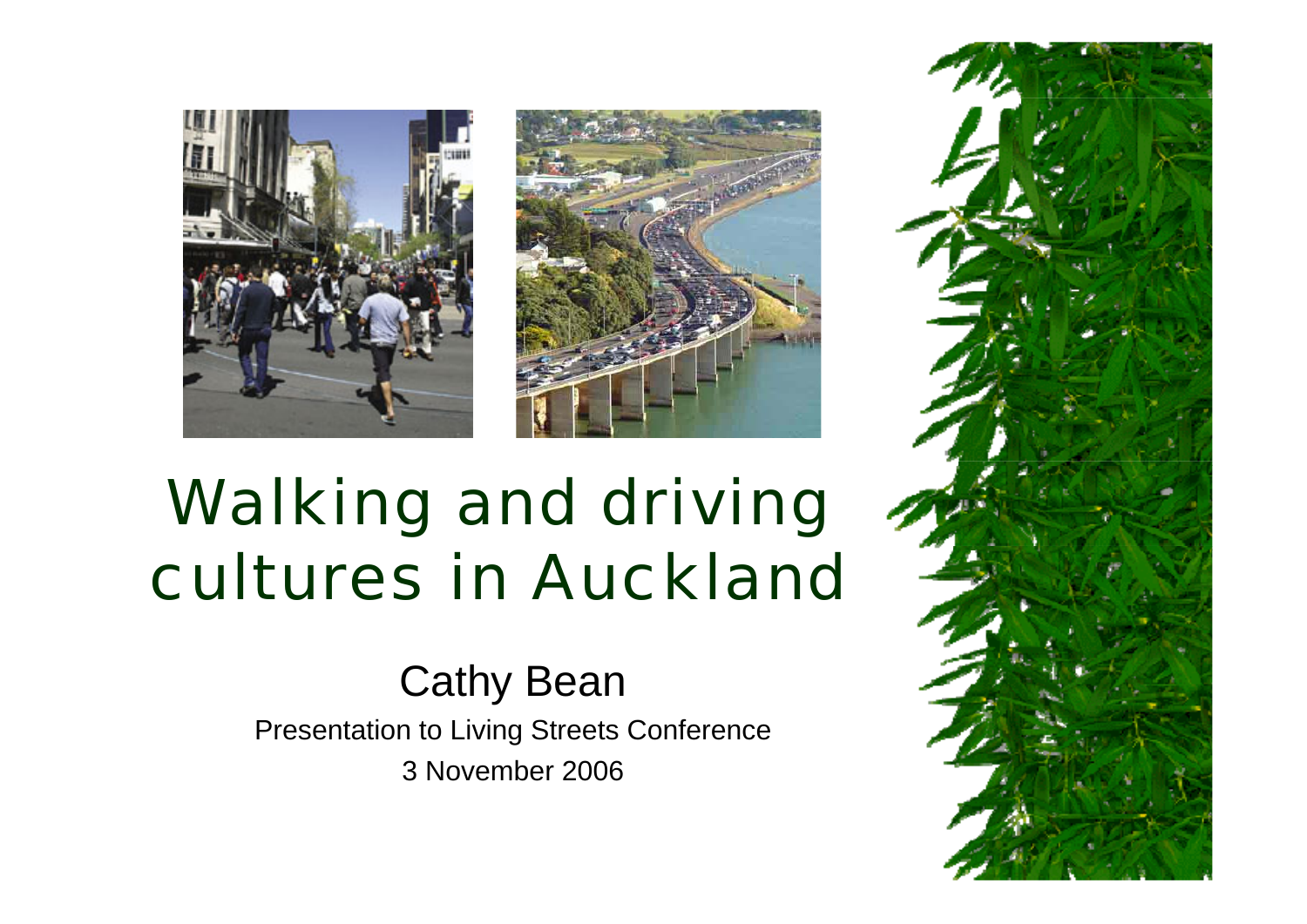## Method

- Discursive analysis of Auckland's land use and transport policy 1950s – 2005
- \* Key informant interviews
- Series of focus groups on the role of walking, and the complexities of household transport decision making

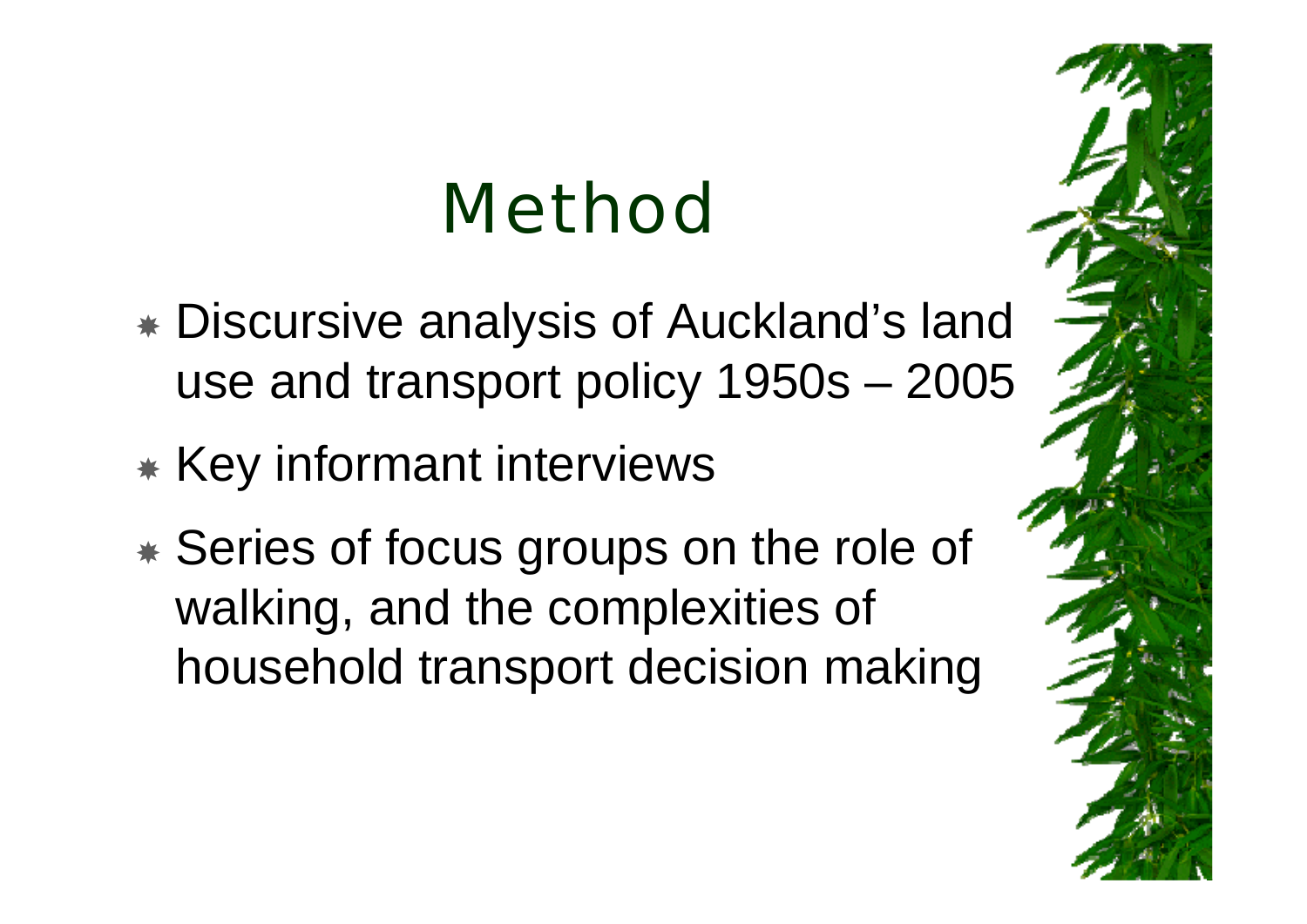## Auckland's transport development

- Public transport: decline in patronage: 50% (1955) to 7.2% (2005)
- Walking: decline in patronage: 9.6% (1971) to 3.5% (2001) - work trips
- Auckland simply got what it planned for?
- Funding bias towards roading

"severe road congestion and arguably the worst public transport levels of any western world city with a population of more than one million." (Laird et al. 2001: 2)

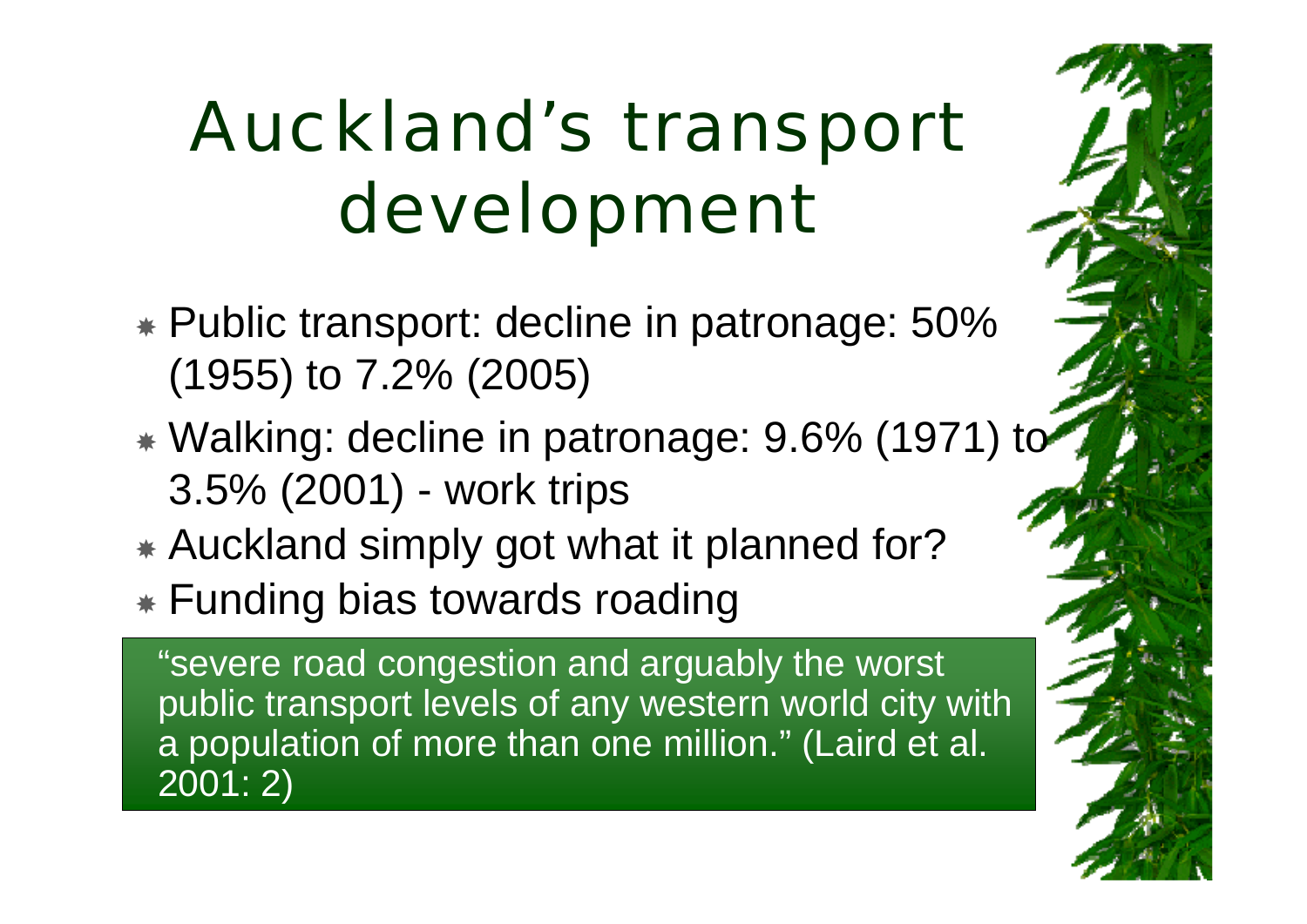## Transport related problems

- Physical inactivity: accounted for 2600 premature deaths in NZ 1996-97 (MoH, 2003)
- \* Increasing lifestyle disease: 32% of New Zealanders are overweight, a further 17% are obese (MoH, 2003)
- \* Traffic accidents
- Air pollution

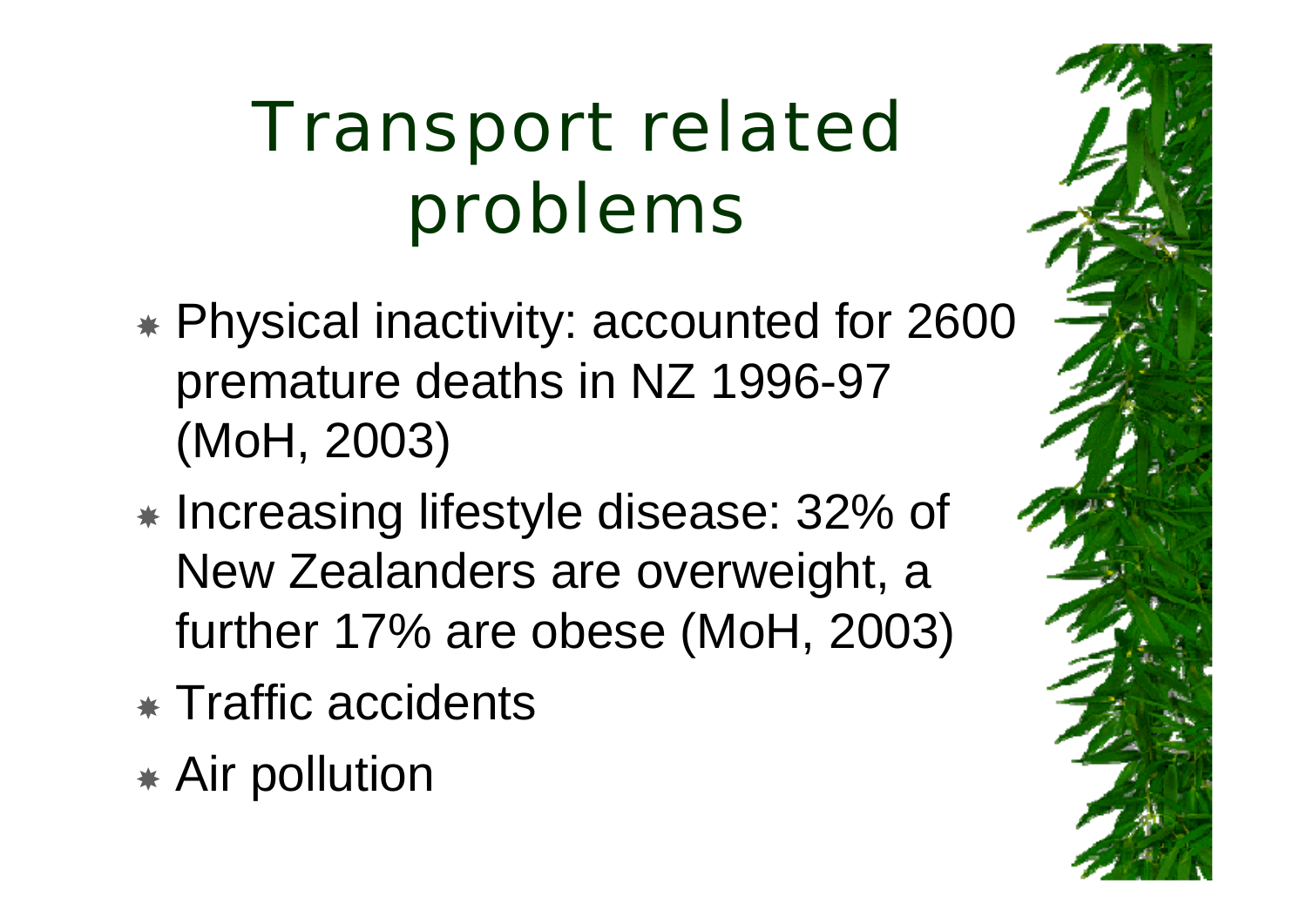

7.30am, 22 July 2003 Source: ARC, 2004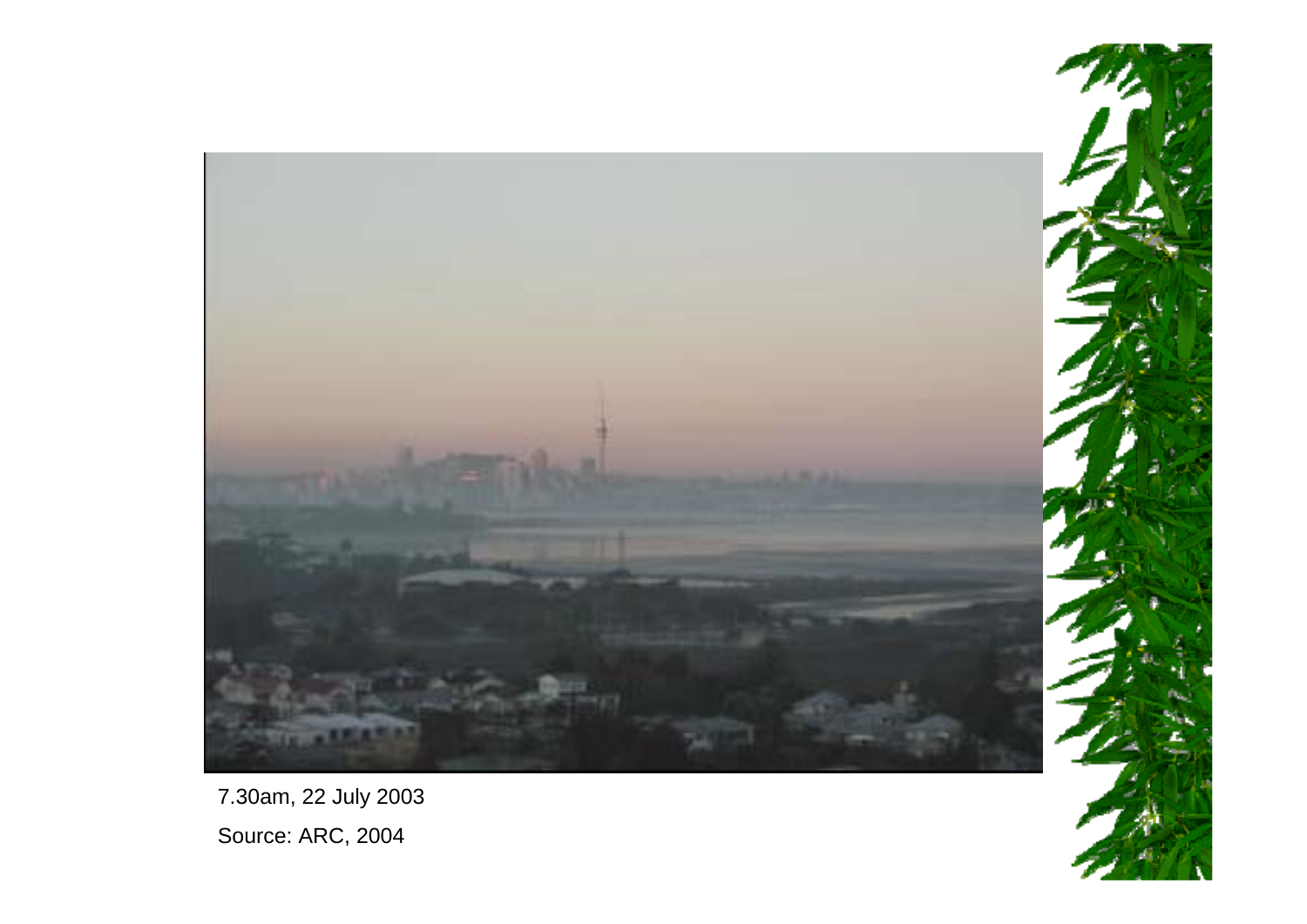

8.30am, 22 July 2003 Source: ARC, 2004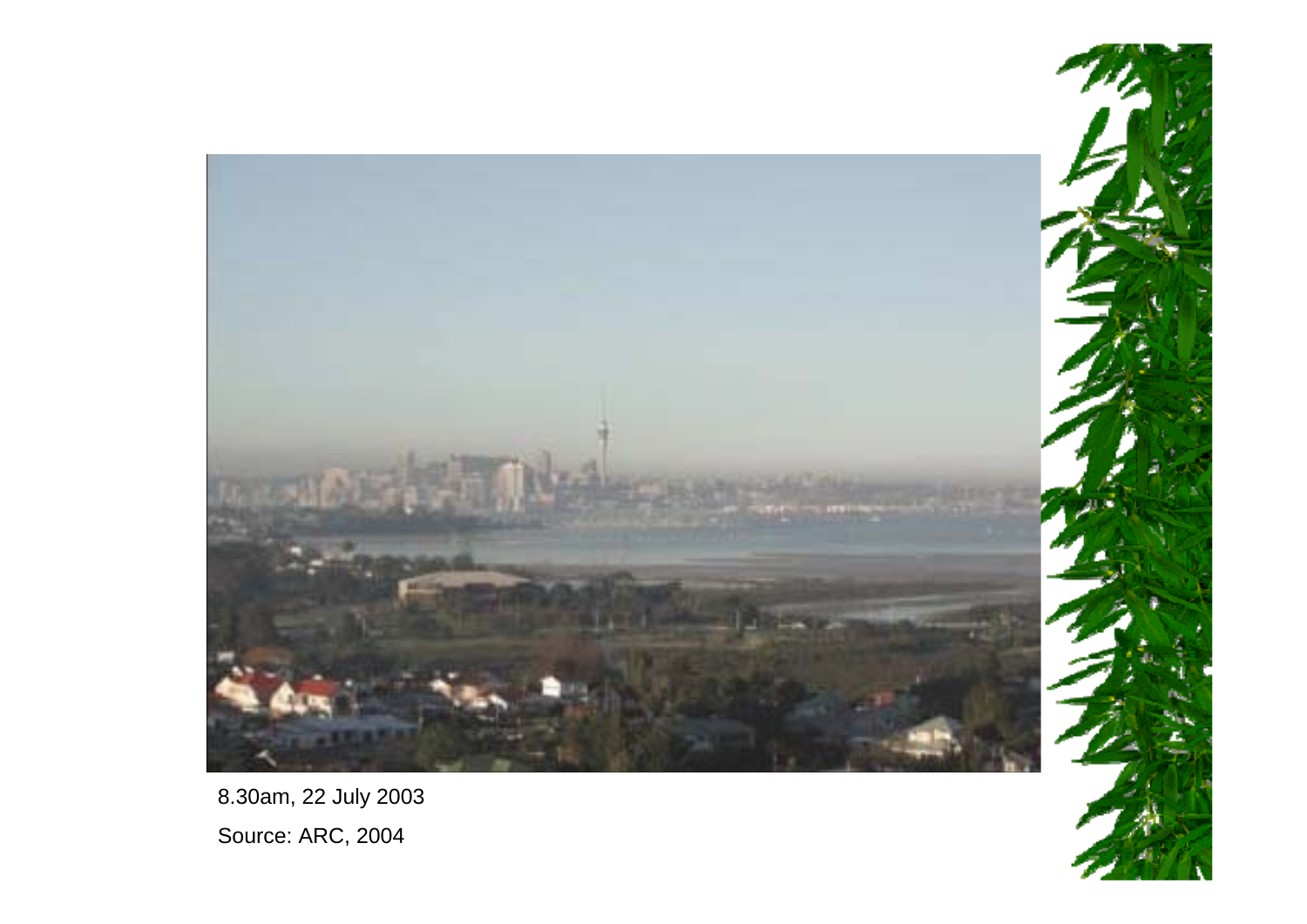

9.30am, 22 July 2003 Source: ARC, 2004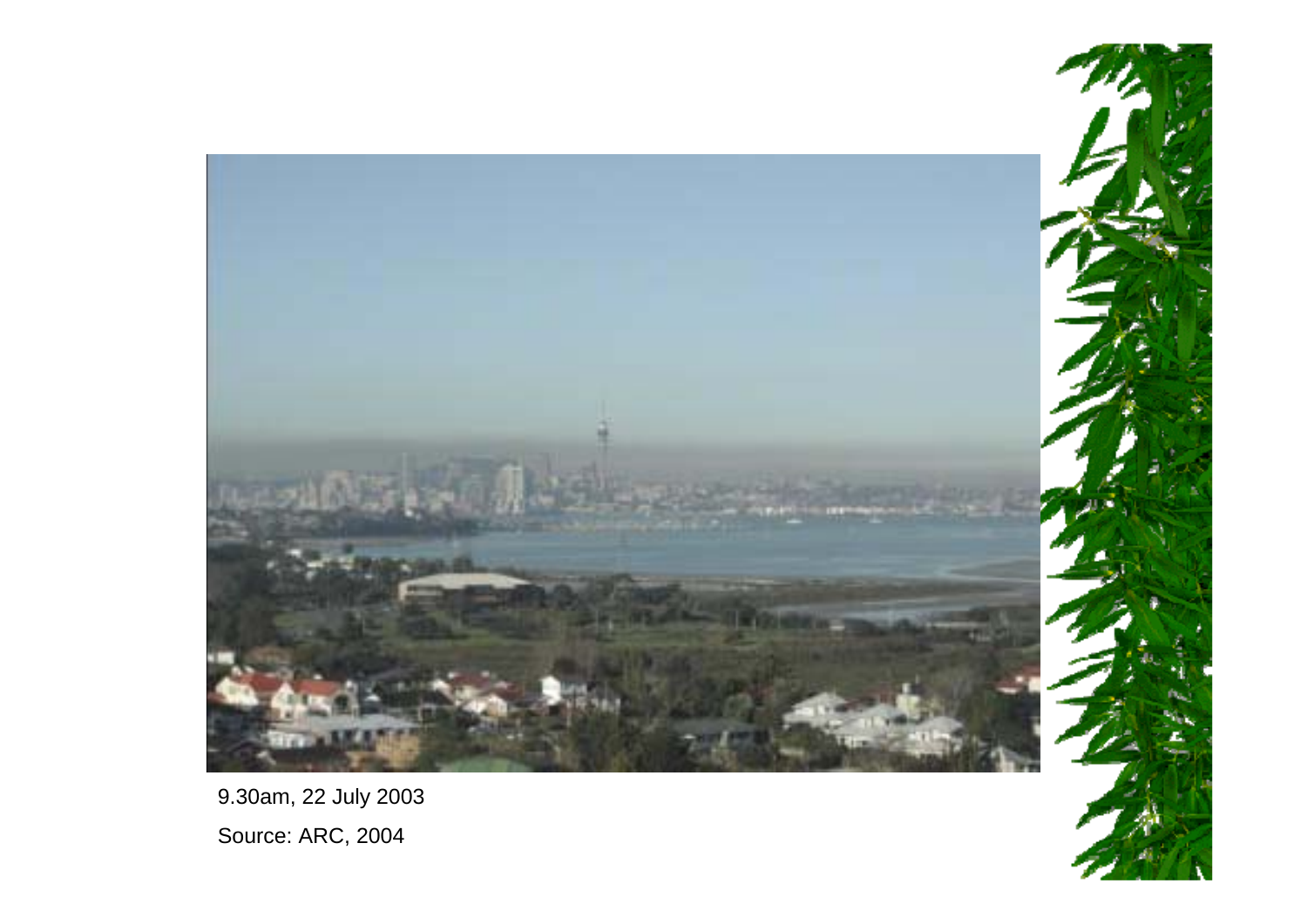

10.30am, 22 July 2003 Source: ARC, 2004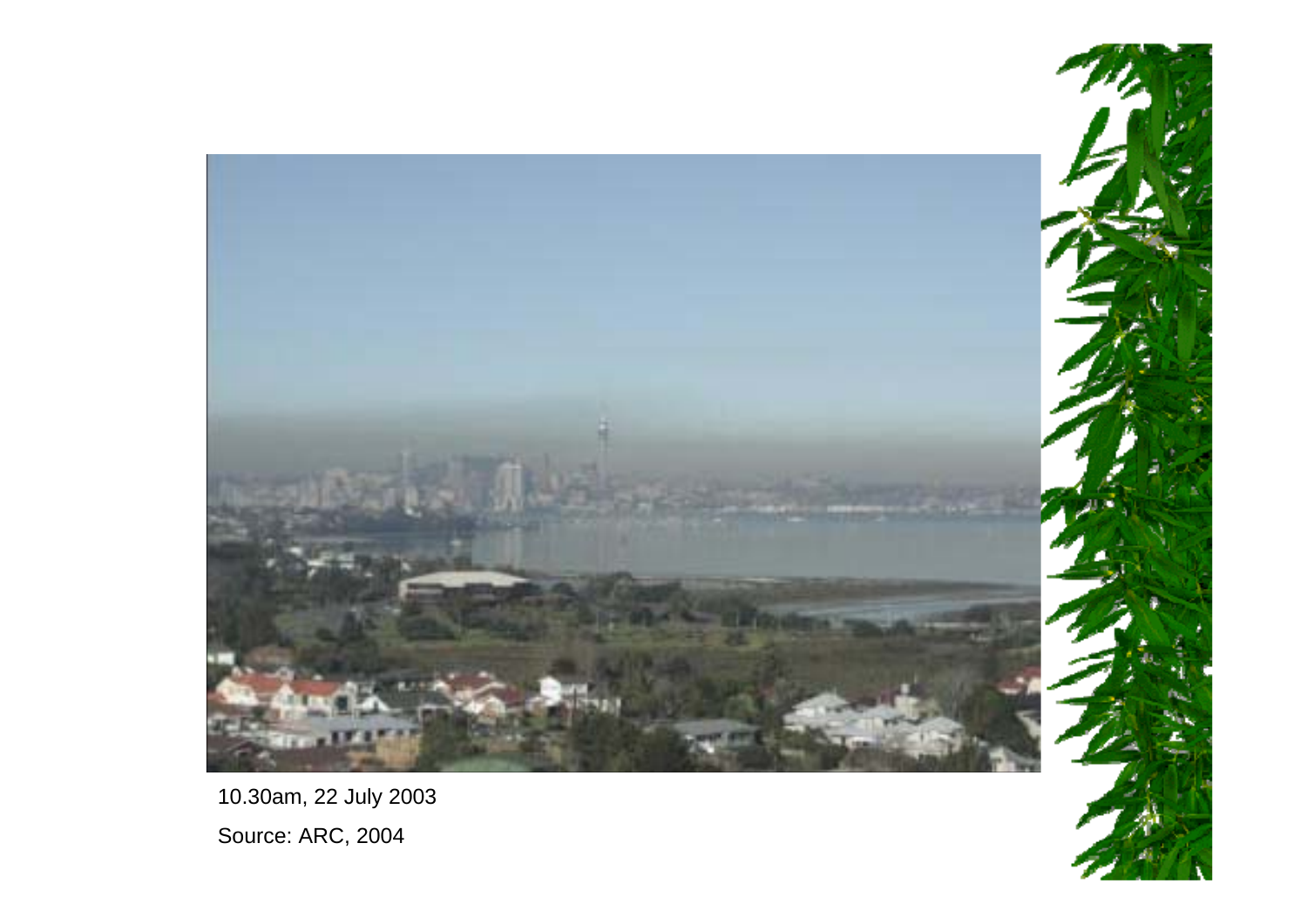# Positive perceptions of walking in Auckland

- Auckland has many great walking environments
- Accessible community facilities encourage walking
- \* Health as primary motivation for walking
- Walking facilitates opportunistic and planned social interaction and holds a particular place within urban social life

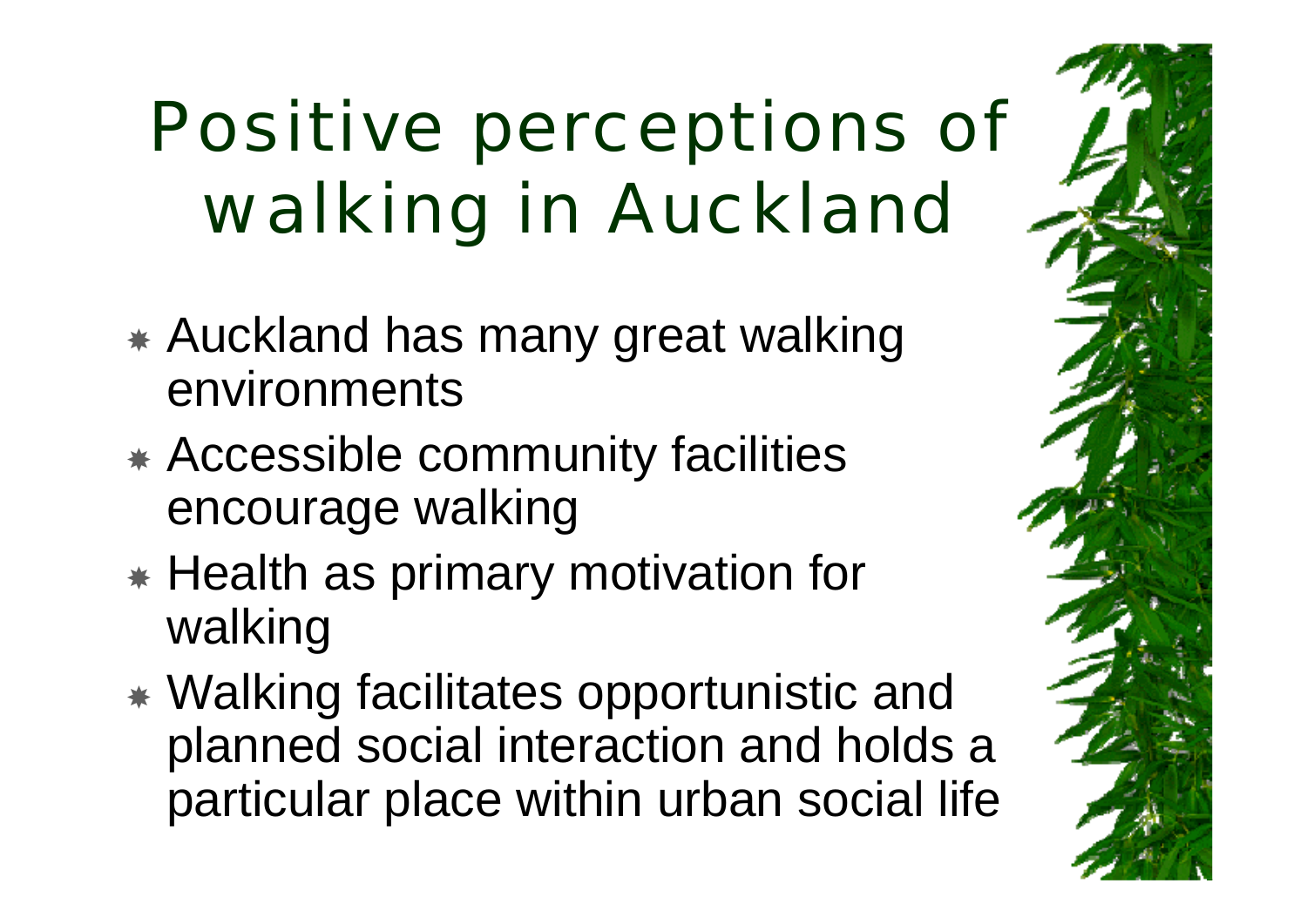CB: So, is health a big factor in choosing to walk? Who goes for a walk just for health? Bridget: Yeah definitely Nina: Yeah

Andrea: I do on behalf of my children, I consider it healthy for them to walk to school and so we do … I would much prefer that they did walk than taking the car. Especially … you read all of this stuff about child obesity and you know, they have a more sedentary life compared to what we used to have and so I like to try and get them moving as much as possible.

Bridget: Setting lifelong habits early.

Nina: Yeah

Andrea: It also just helps my son wriggle out a little bit of energy before he walks into the classroom, pings around the place.

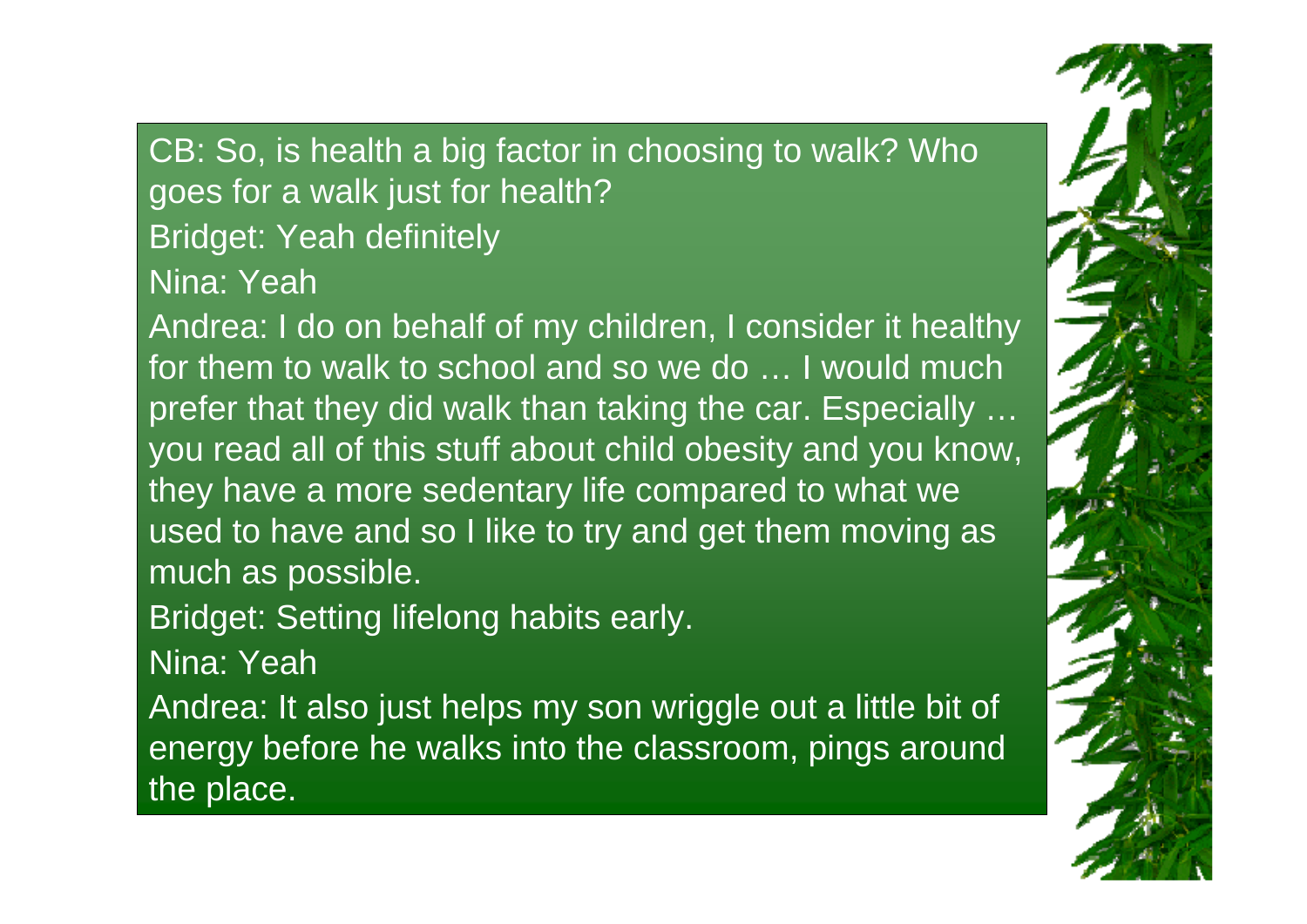Rebecca: I like walking where there are other people out, I think that pedestrians encourage pedestrians and that's my experience, so that's why it'd be fun walking through Kingsland, cos there's people on the footpath having their cappuccinos and that's quite lovely. And I love walking through our neighbourhood in the morning with the kids cos there's actually lots of people out walking and I have so many conversations with other kids and neighbours on the way to school and so, for me, it's about people being out encouraging me to be out really.

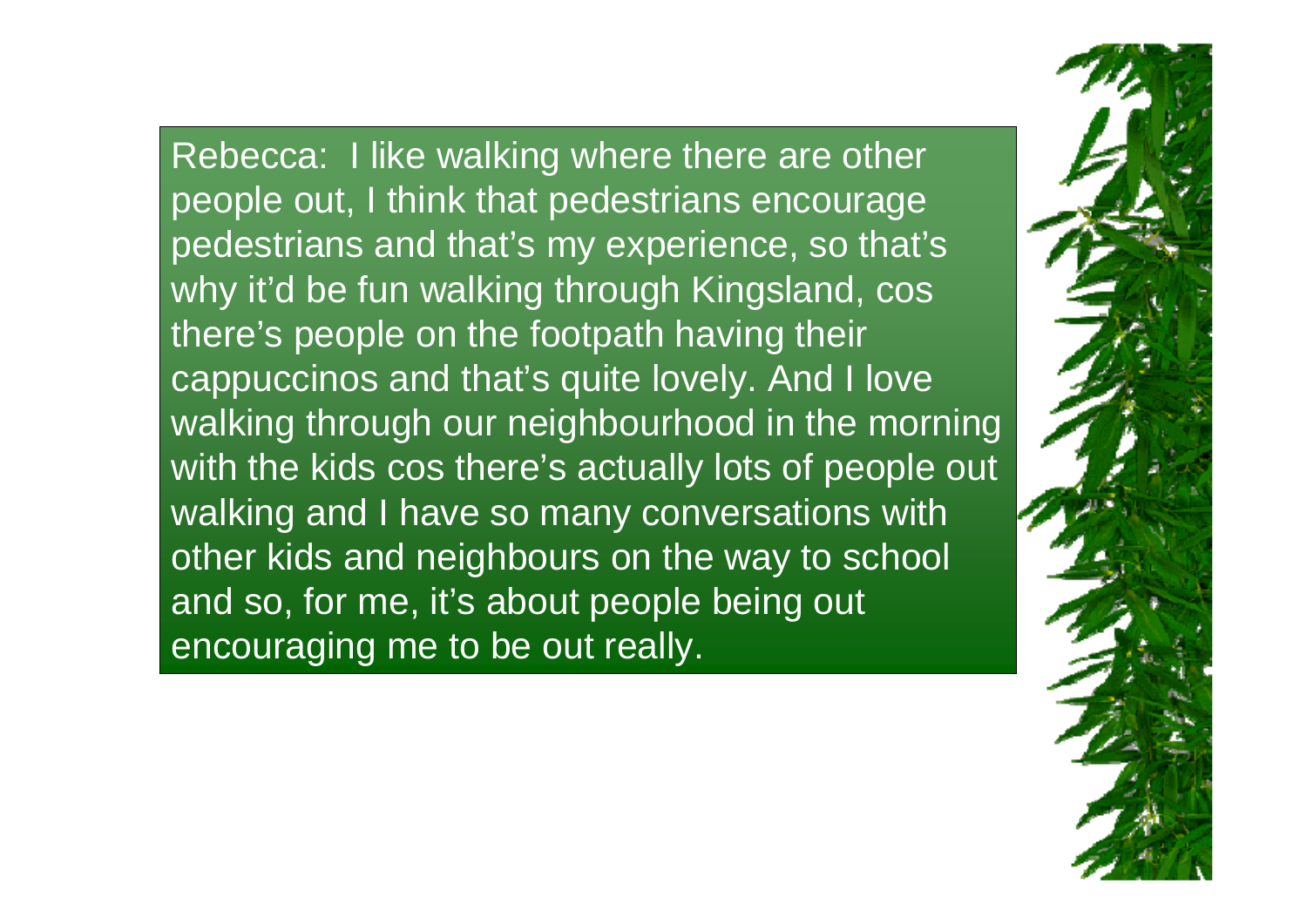## Walking and place

 Participants identified that walking connects them with places

Anthony: And it's just the connection, I mean, you were talking about the route you follow down New North Road. That's not particularly picturesque or anything, but I don't know about how you see it but [when you walk] you get a connection where you just see so much and somehow it becomes more your space, you know, so that corridor that you walked, suddenly, you know, it's part of your space. But if you're just driving through it, well.

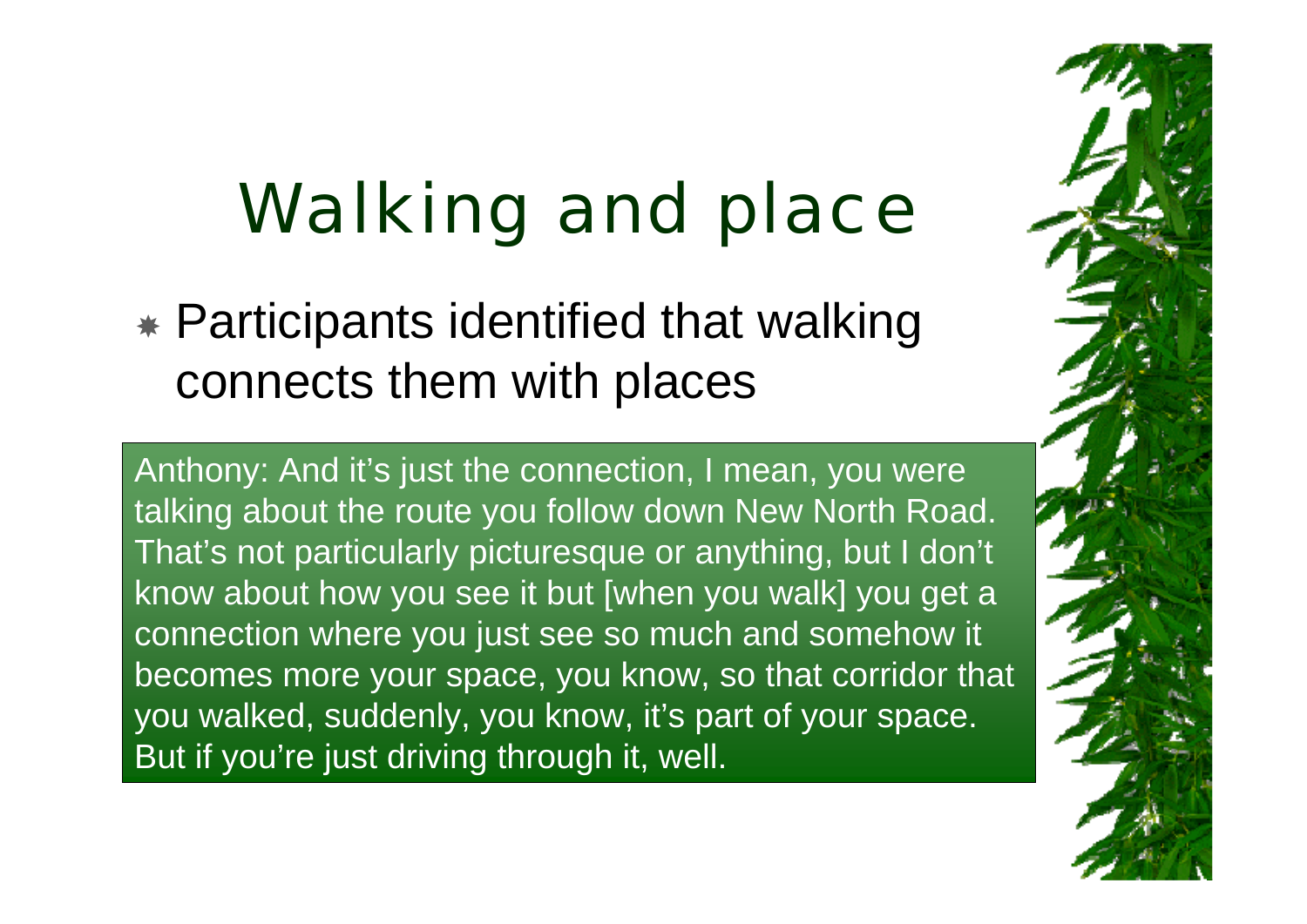## Barriers to walking

- Auckland has many automobiledominated areas that are percieved to be:
	- – $-$  unpleasant for walking
	- –– unsafe for pedestrians, especially children

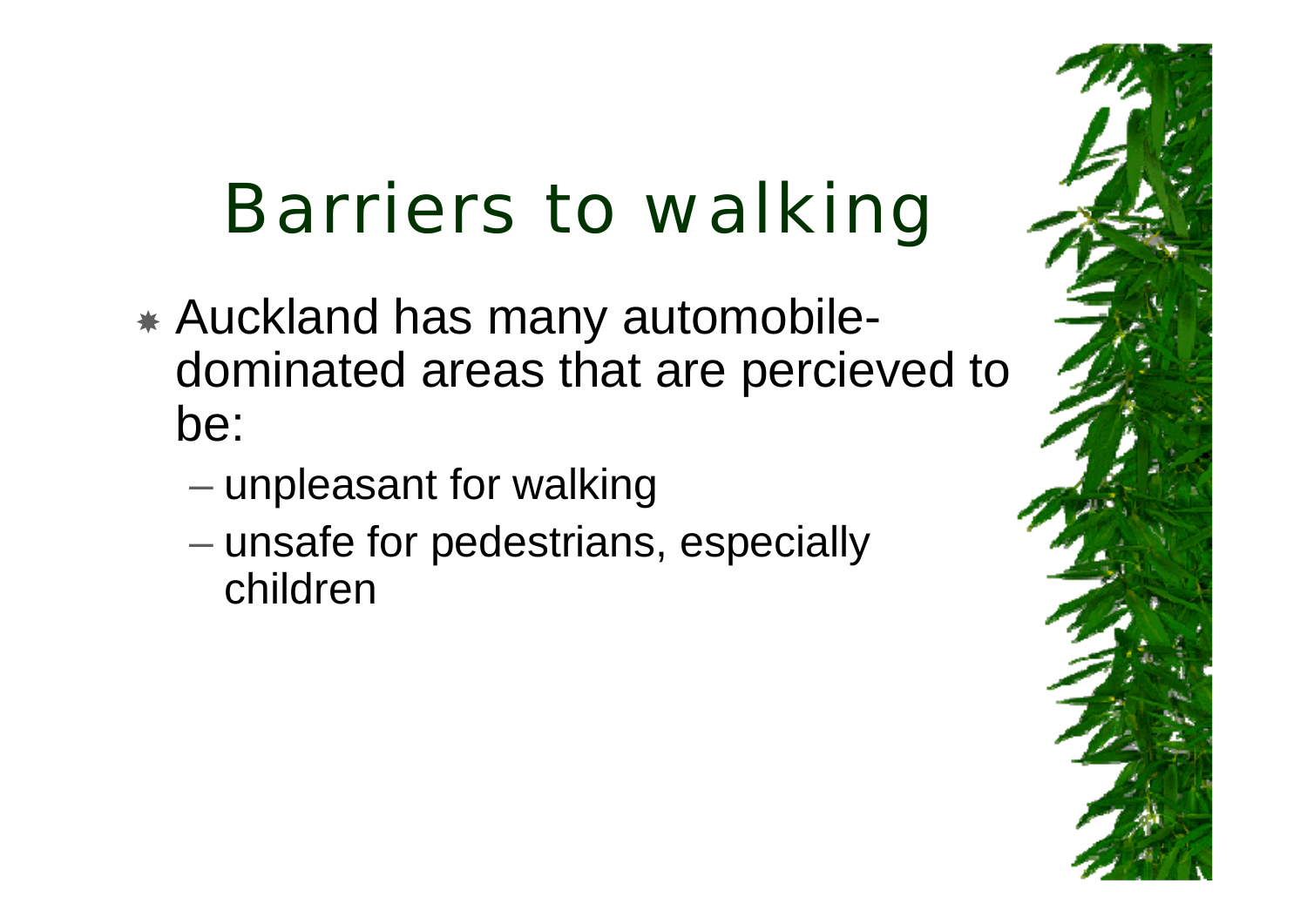David: One of the phenomenal things that we have on our walking bus to school is that we cross the intersection of New North Road and Mt Albert Road, and the second part of that crossing … the light before the green man is a right hand turn into our lane and … the green man can go on and you can have four or five cars run that red light, and so we've had to teach the kids that when the green man goes on you DON'T cross. Rebecca: Wow!…

David: You, you wait until all the cars have finished running that red light and then cross ... it's just frightening that out there people are prepared to run a red light and then, when our walking bus is standing there ready to cross, there's 10 kids … about to walk out onto the road, and you just want to go up to these people and say, "How can you be prepared to run over a kid?" ... It's just, it bares belief.

Rebecca: But that's why you don't let your seven year old walk to school.

Jeremy: So, if that's the reasoning, and I agree, it probably is, and we're all sort of agreed that in Auckland there are wild attitudes amongst drivers in terms of speeding, running red lights, and not being prepared to stop.

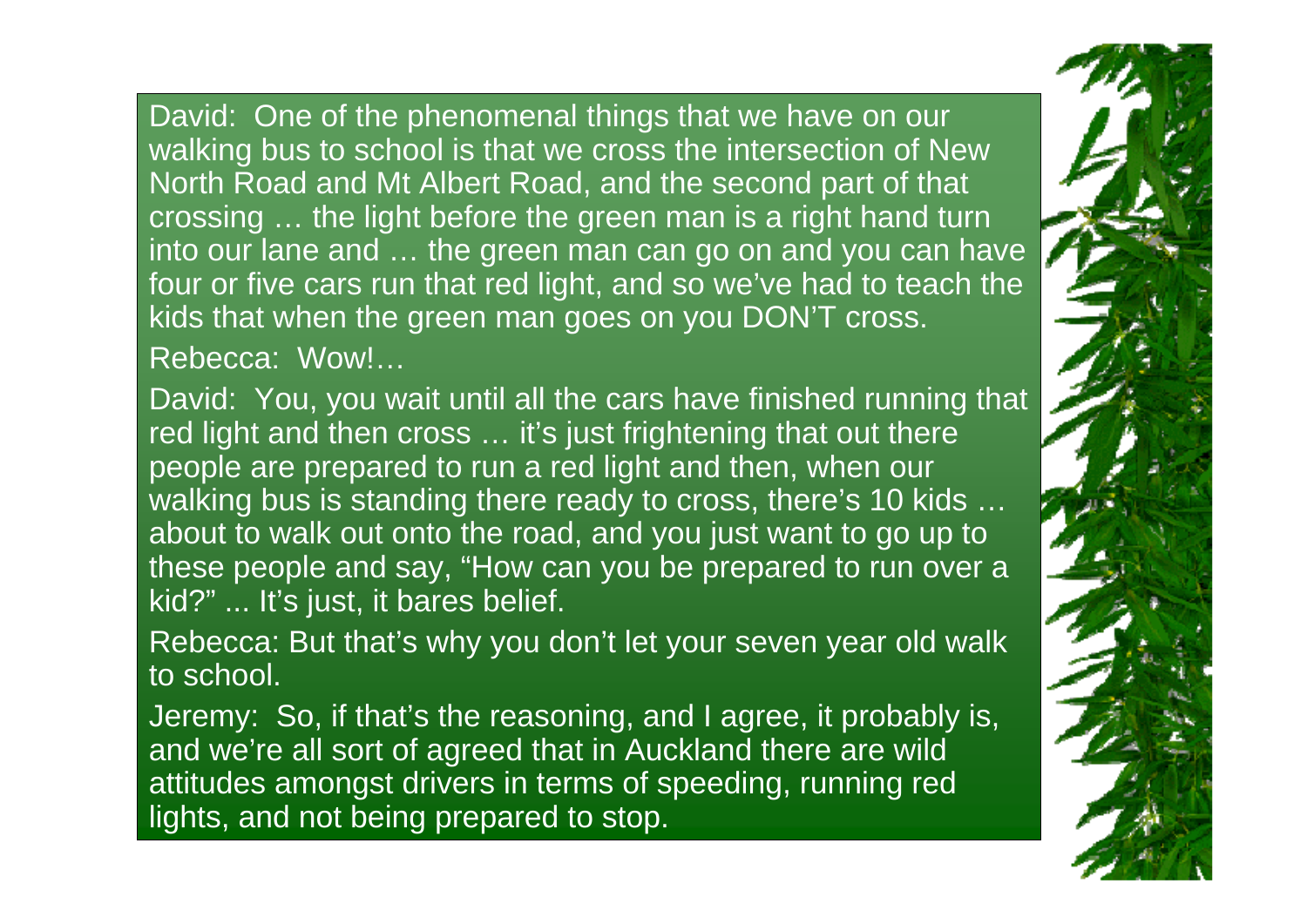# Barriers to walking: personal security

- Many women felt unsafe walking at night
- Some men also feared for their personal safety when walking at night
- Pervasive personal security fears for children

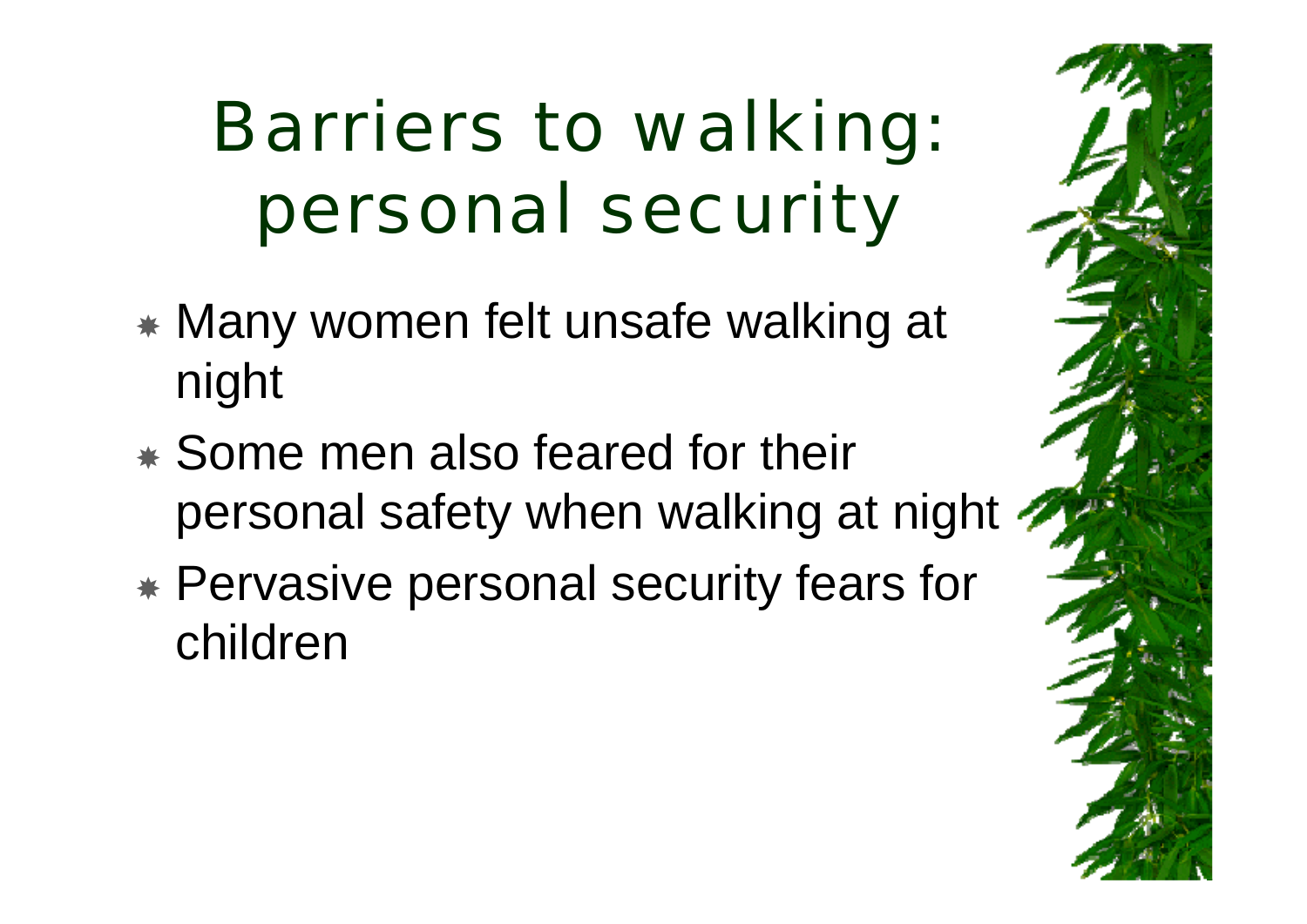David: Right, so I'm really interested in this phenomenon, ... this worldwide increase in paranoia, you know, in my generation, when I was a kid, my Mum felt quite ok about me walking to school from age five…

Rebecca: …I think that a big part of it is the way the media has influenced people's thinking about what it is to be a good parent. And that driving your kid to school is part of being a good parent and paranoia about something happening to your child, which I think the media has a lot to answer for. Cos the reality is that the statistics show that … your kid's more likely to be injured by someone that they know ... than by a stranger. But we've all, well, I certainly as a parent was kind of raised to think, as a parent you know, teach your child stranger danger and I think that's gone way too far.

David: Because I feel personally very sad that I can't as a parent let my seven year old walk to school by himself. Something prevents me from doing that. But I think that in principle, well I mean, I did it, so I mean why can't I let him walk to school by himself? Something's stopping me.

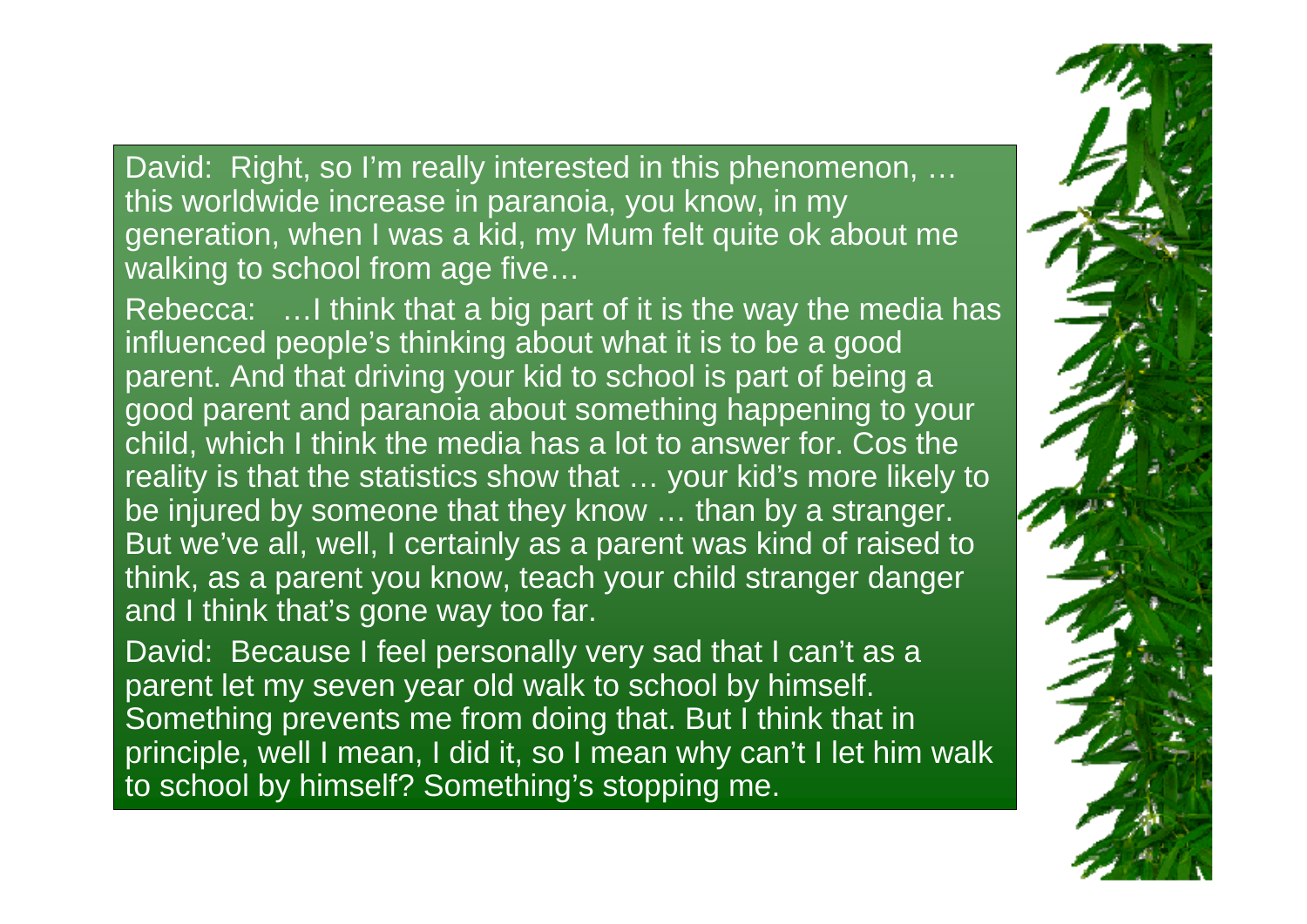#### Barriers to walking

- Distance and time
- Weather, topography
- Retail design
- Walking as 'alternative' or 'other'

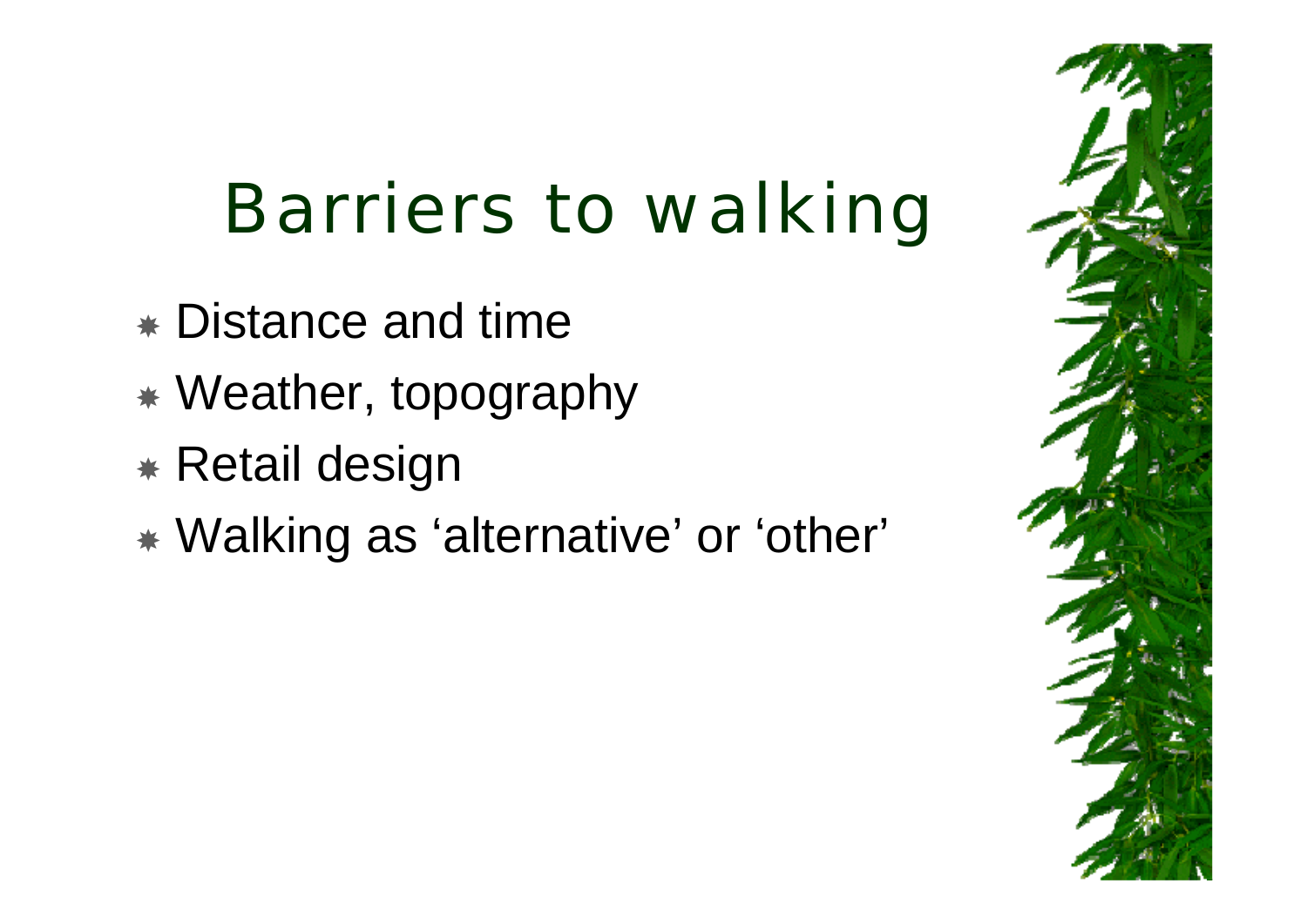Peter: I used to get hassled because I walked so much when I was younger.

Cecelia: Hassled?

Peter: Clear as hell, they used to say, "Why don't you just catch a taxi?" and I used to say "I just enjoy walking" and sort of

Elle: I have people say that to me as well, they're like, "I always see you walking round like where I live, why do you walk everywhere?" and I'm like, "I like it"; they think I'm weird.

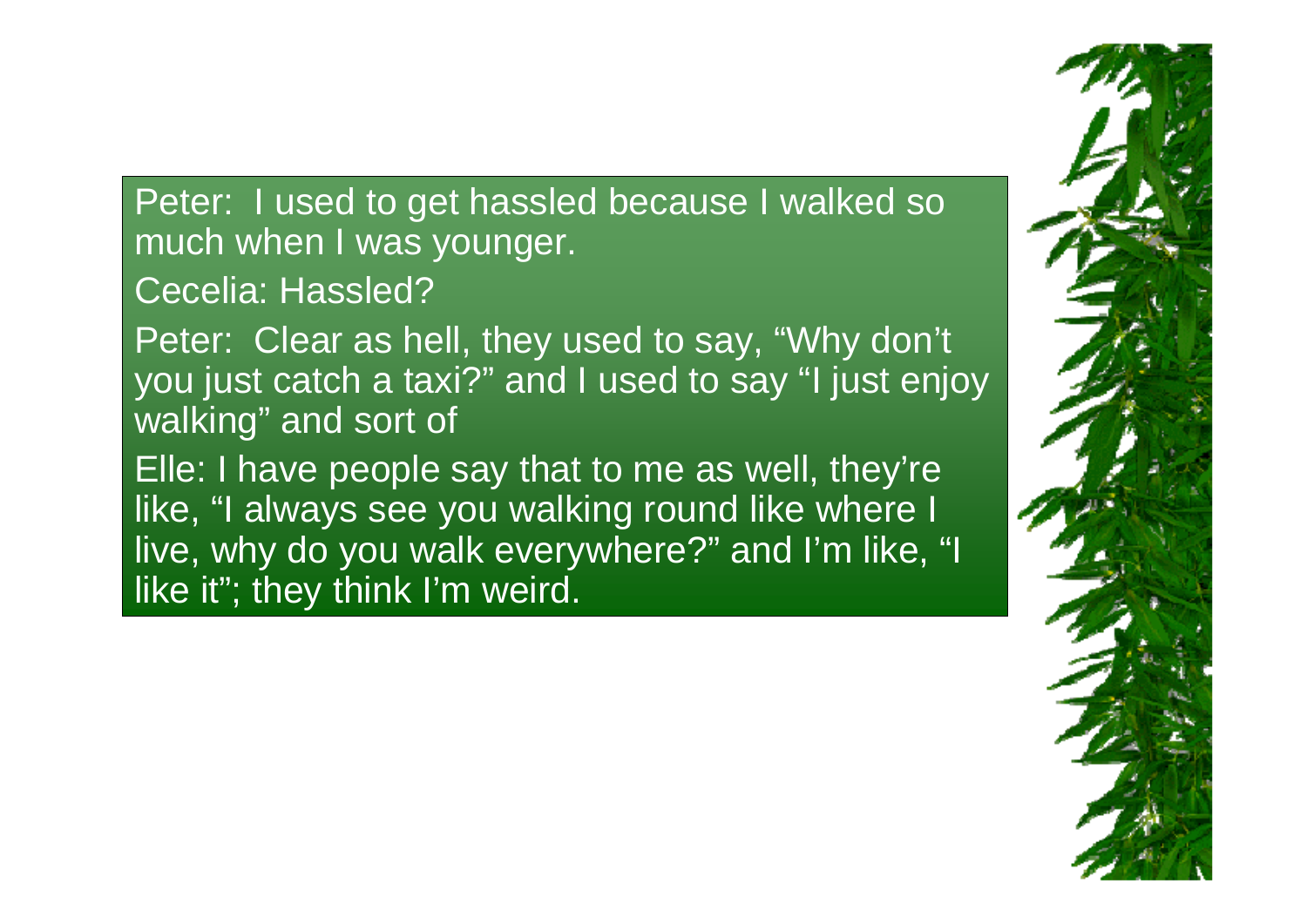# Ubiquity of the car

- The car is pervasive in the lives and social lives of almost all participants
- ☀ Confirms claims of recent literature that we live in a civil society of 'automobility': the car has:
	- – completley reconfigured civil society and urban social life – extended & flexibilised
	- $-$  changed the spatiotemporalities of everyday life
	- become completley woven into family & social life, leisure, employment & education
	- $-$  created a demand for flexibility which only it can fulfill
	- become one of the primary sites of lived experience

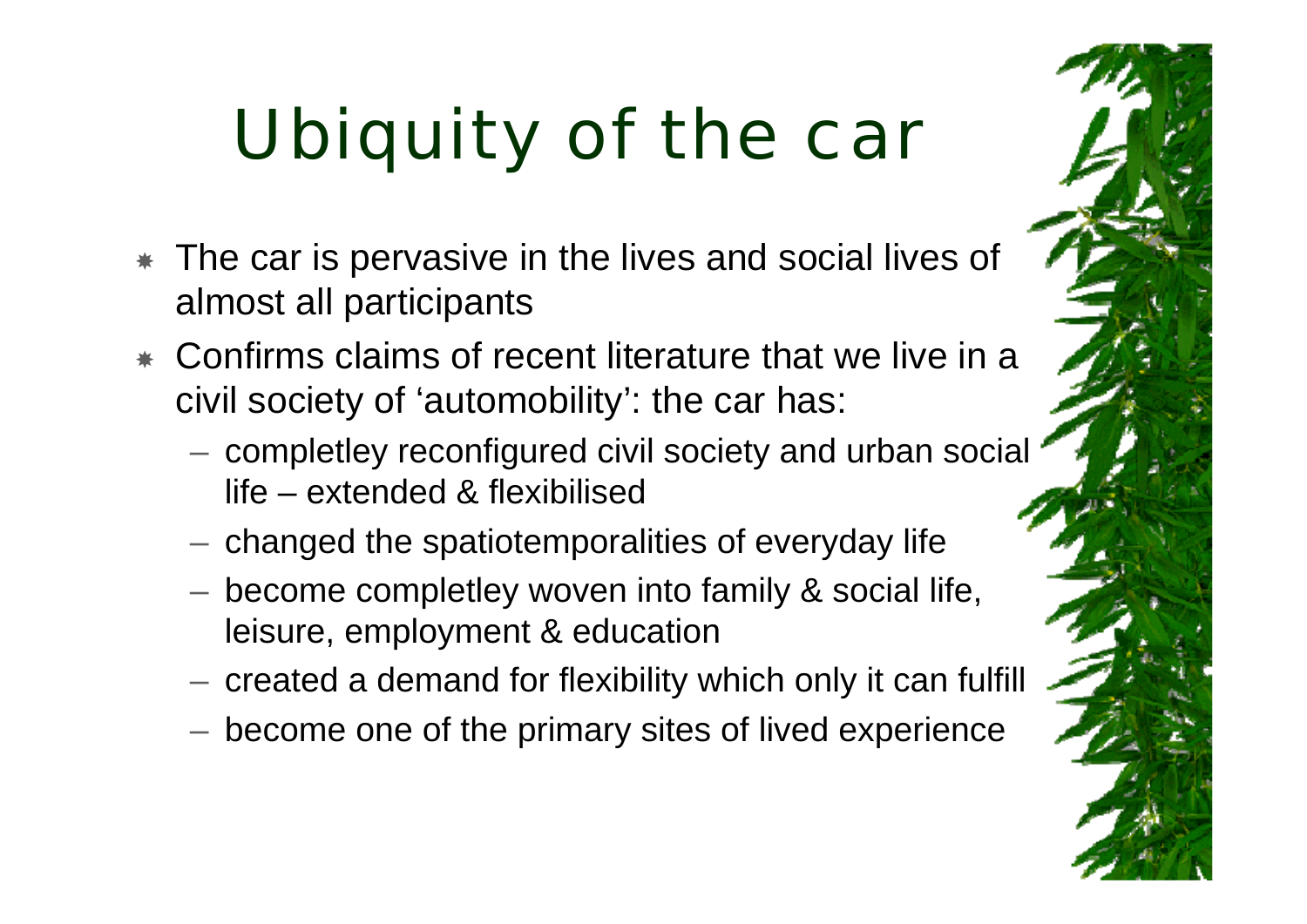"…the car has transformed our everyday life and the environment in which we operate – the food we eat, the music we listen to, the risks we take, the places we visit, the errands we run, the emotions we feel, the movies we watch, the money we spend, the stress we endure and the air we breathe." (Wollen, 2002: 11)

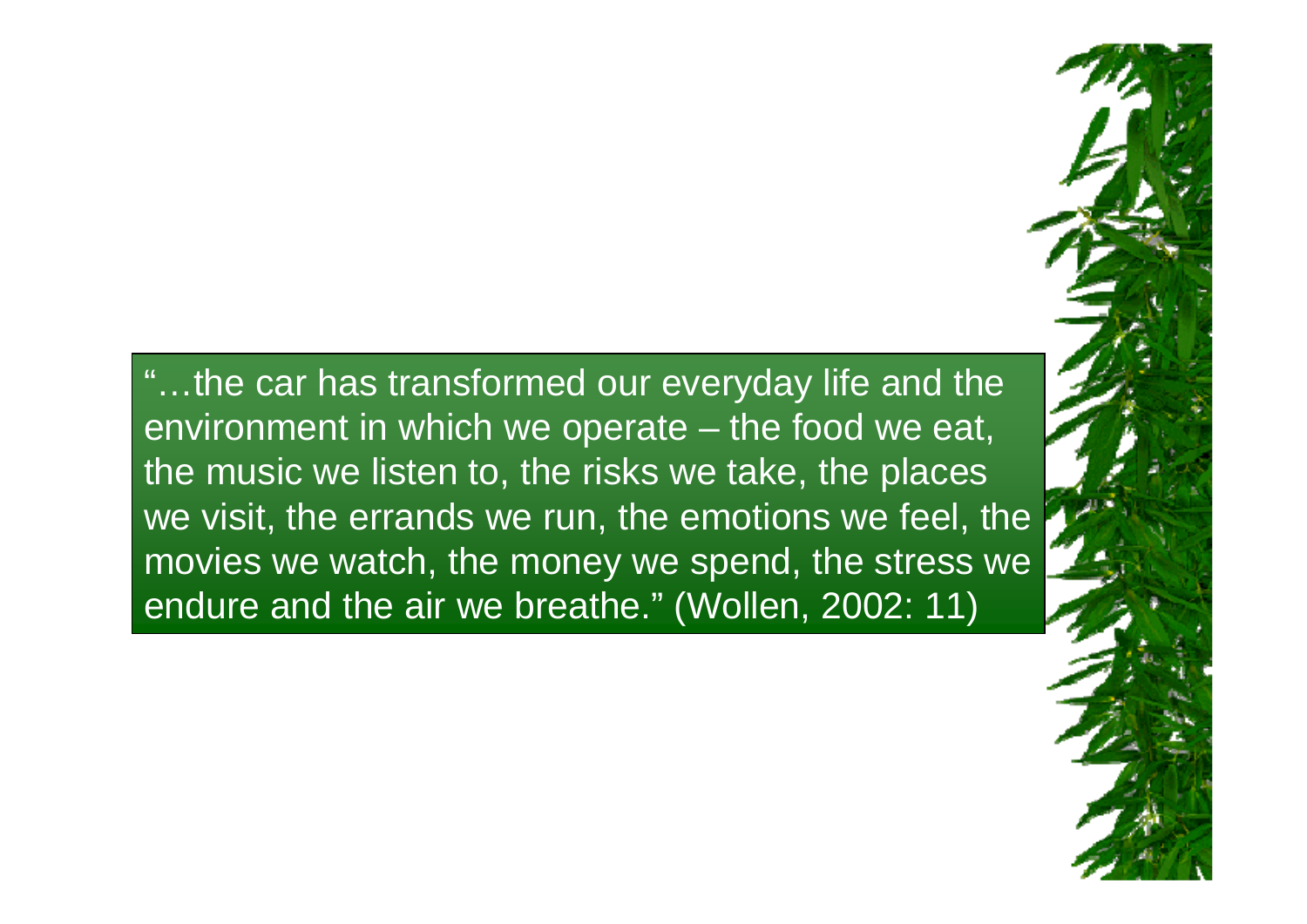CB: Has anyone been unable to travel somewhere that they've wanted to, because they don't have access to a car?

Peter: When my car's broken down I'm screwed …

Holly: I'd like to go out to the beach and up North … on the weekend but I don't have a car and

Cecelia: God it's been so long since I haven't owned a car that I just, honestly I didn't even think that that question was relevant, I didn't even know what you were talking about, that's outrageous.

Matthew: Yeah, I cannot imagine not having a car to fall back on if I needed it

Cecelia: That's right, absolutely imperative

Matthew: Yeah …You'd make do, but there'd be lots of things in life that you normally take for granted because you have a car to get there that you just wouldn't be able to do.

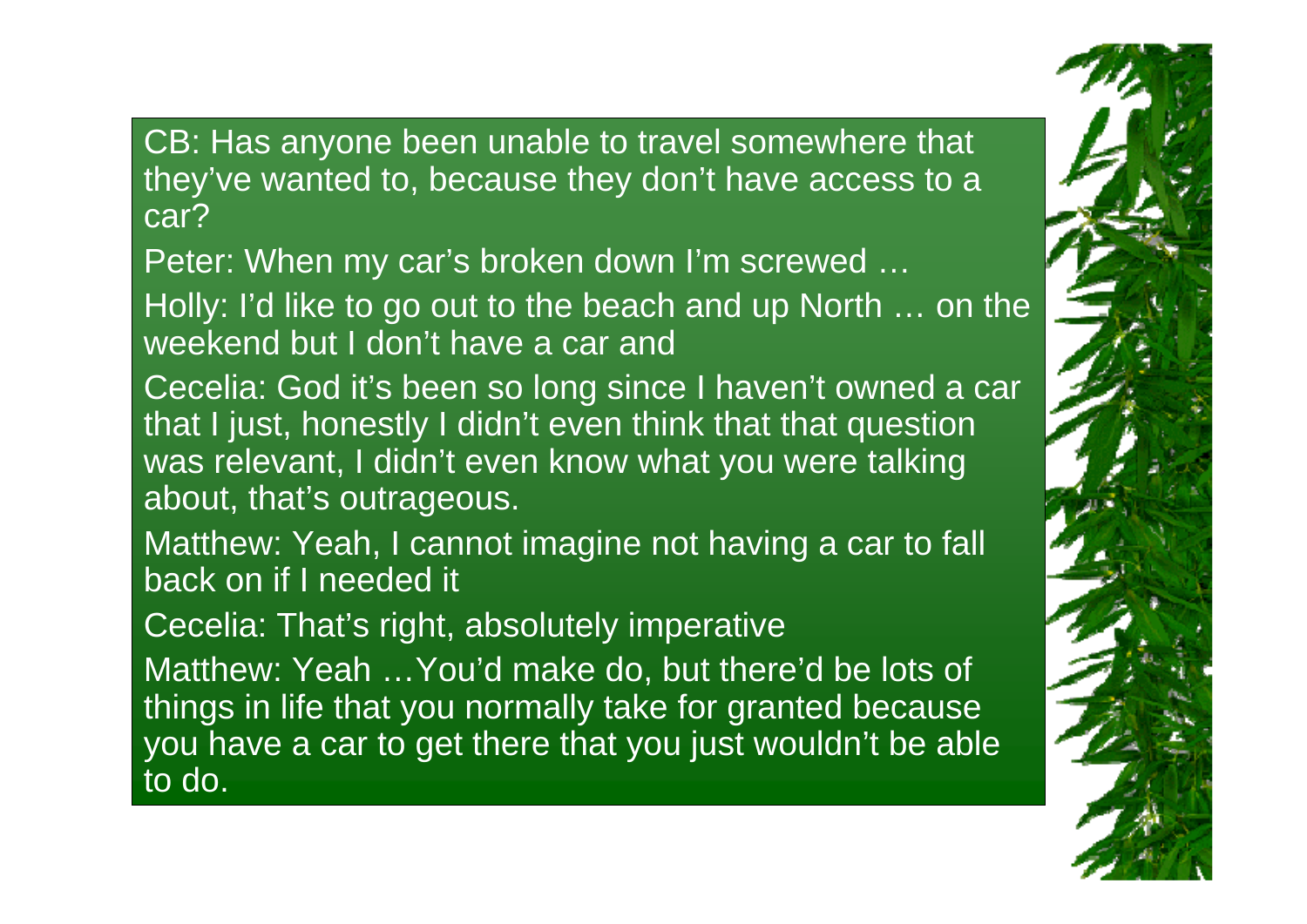### Resistance to car use

- Societal pressure
- **\* Traffic at the school gate**
- Traffic accident casualties
- Traffic congestion & stress
- Environmental degradation
- Cost

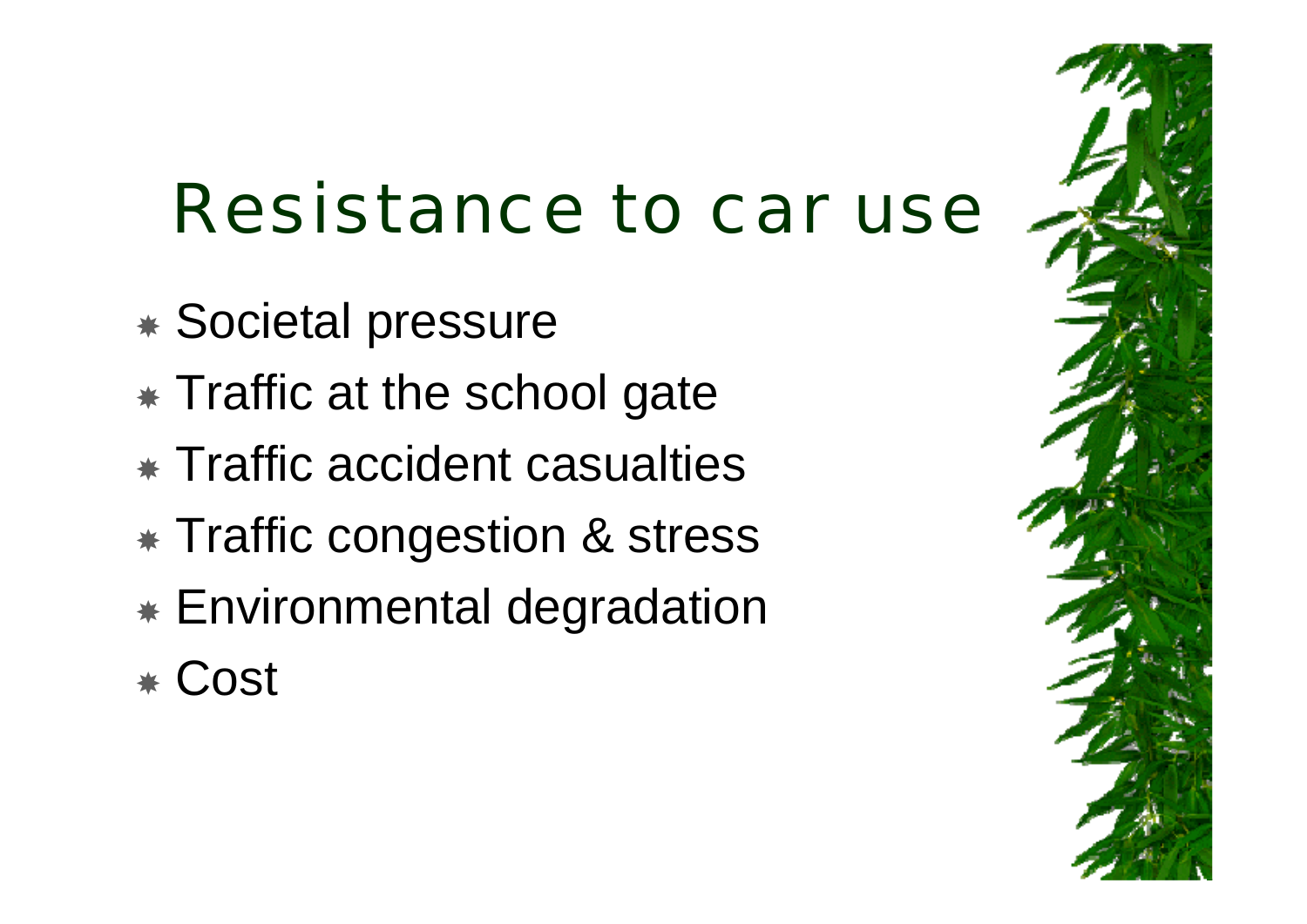#### CB: So is there a lot of pressure to drive your kids around?

Andrea: There's actually, in this area, probably more of a pressure to walk, because … if I drove my children to school ... people are sort of like, "Did you DRIVE?" You know, because I live two streets away, and literally, even if it's teaming with rain, like this morning, you know like we would still walk to school Melissa: Same with me…

Andrea: And if you sort of turn up to Plunket coffee group or something like that and you know, you sort of feel a bit guilty for driving if you're so close…

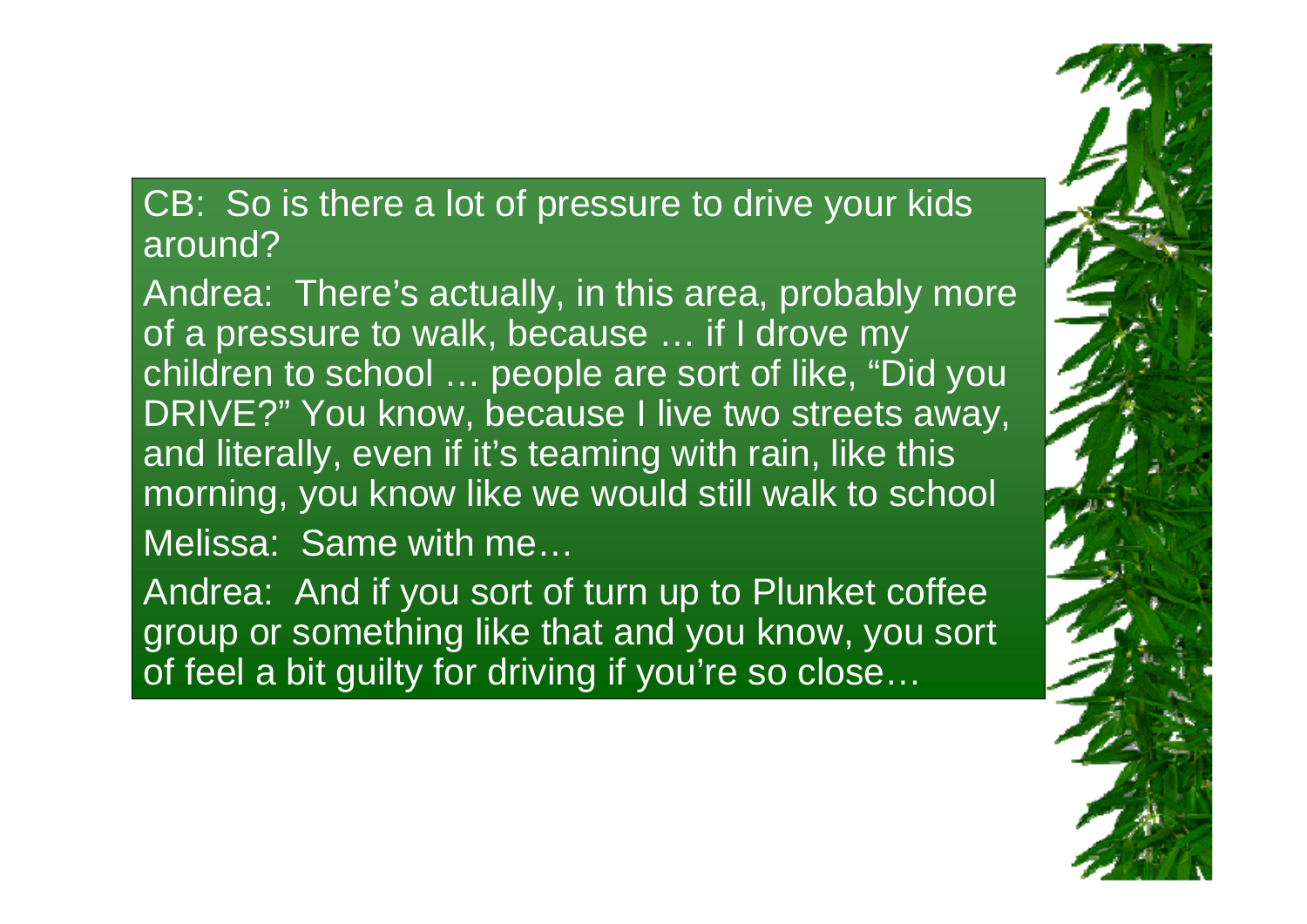# Complexity of transport decision making

- Transport, housing & employment decisions
- \* Habit
- Car ownership

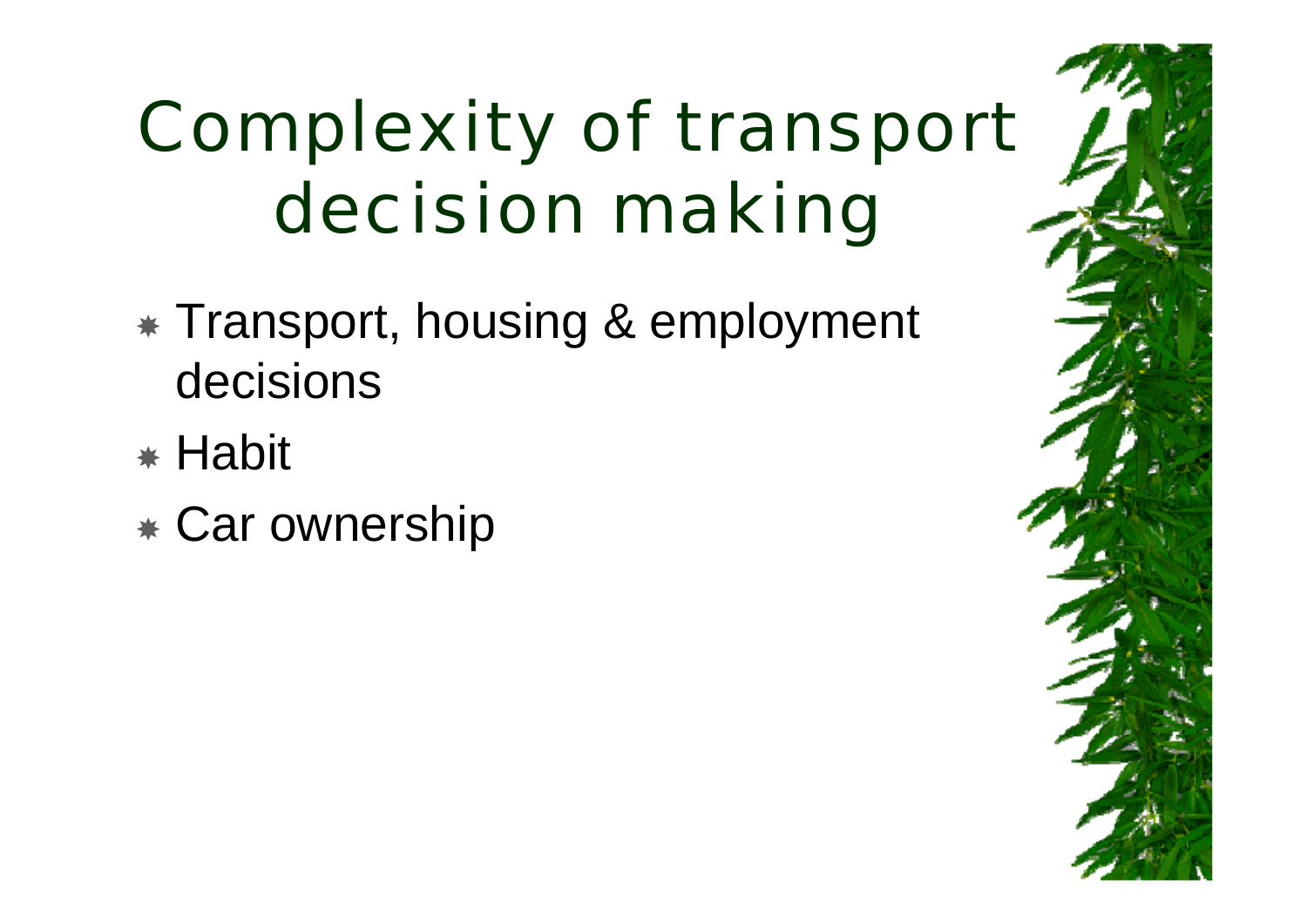Anthony: So a typical day for me, on a work day is to usually do the morning run with the kids, so I would usually have the car in the morning, so we tend to do it sort of swap about, with the one car. So whoever's doing the morning run, they'll have the car, so typically, I usually do that, get my daughter down to the walking bus at the corner, but if I'm running late I'll put my youngest, the four year old, in the car and we'll actually go down the street, drop my daughter there and carry on to Point Chev where he's being taken care of, and then carry on and drive in. And so in the meantime my eldest boy's got on the train and gone to St Peters cos that's a great door-to-door set up and then at some stage during the day, my wife will come and pick the car up, usually at the end of the day.

So she's working in Queen St, come and get it from where I am over in Grafton, and then she'll go and pick the others up at the end of the day. And if it's turn about then maybe I've got the train early and gone to work early and she's taken the car and we swap so it works out…

You're almost like, you're fitting in with all of your other work mates as well, I mean, [you've] gotta really factor a lot of people into the equation when you're making the decision as to who's going to do the late run, who's going to do the early run.

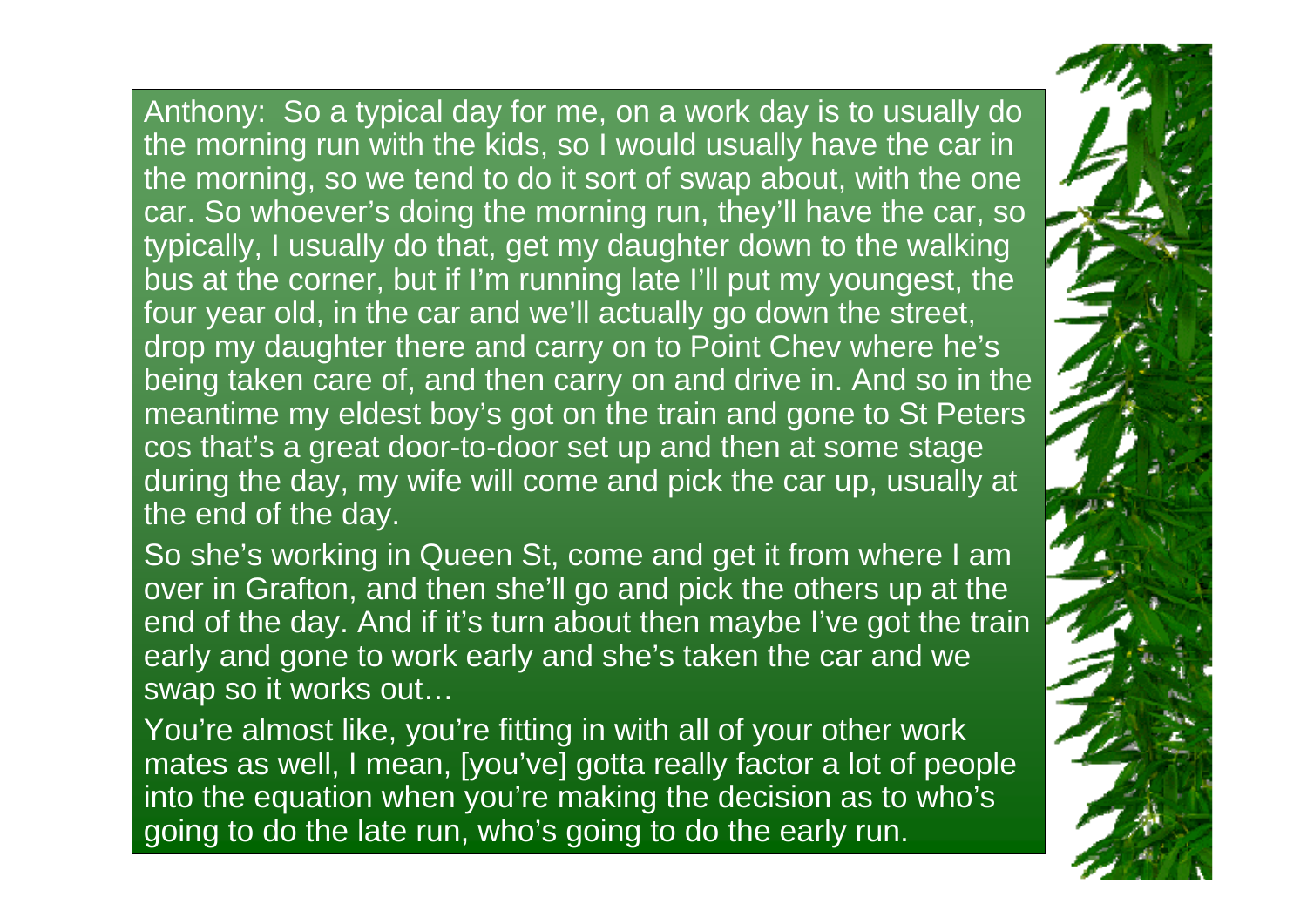## Conclusions

- Auckland's land use and transport planning have combined with a host of other factors to produce transport cultures which are persistently dominated by the car.
- Other factors include:
	- $-$  the fact that the car is interwoven into the very sociality of New Zealand's urban life
	- $-$  the perceptions and social constructions of each mode of transport
	- $-$  individual, household, societal and  $\,$ environmental characteristics.

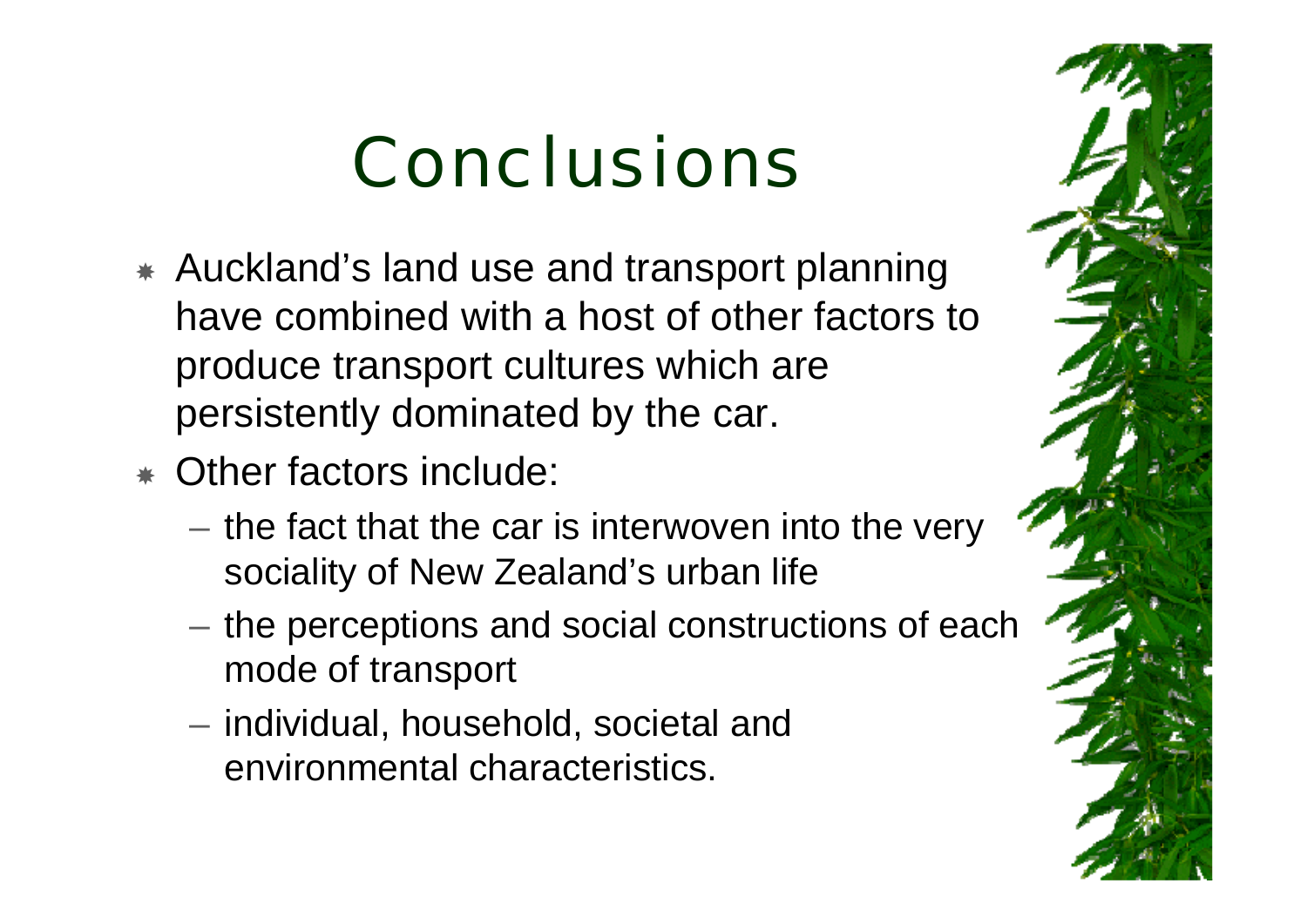## Conclusions

- The car's dominance has significant negative social and environmental implications.
- The car's dominance is likely to continue unless the factors which contribute to its dominance are more effectively addressed.